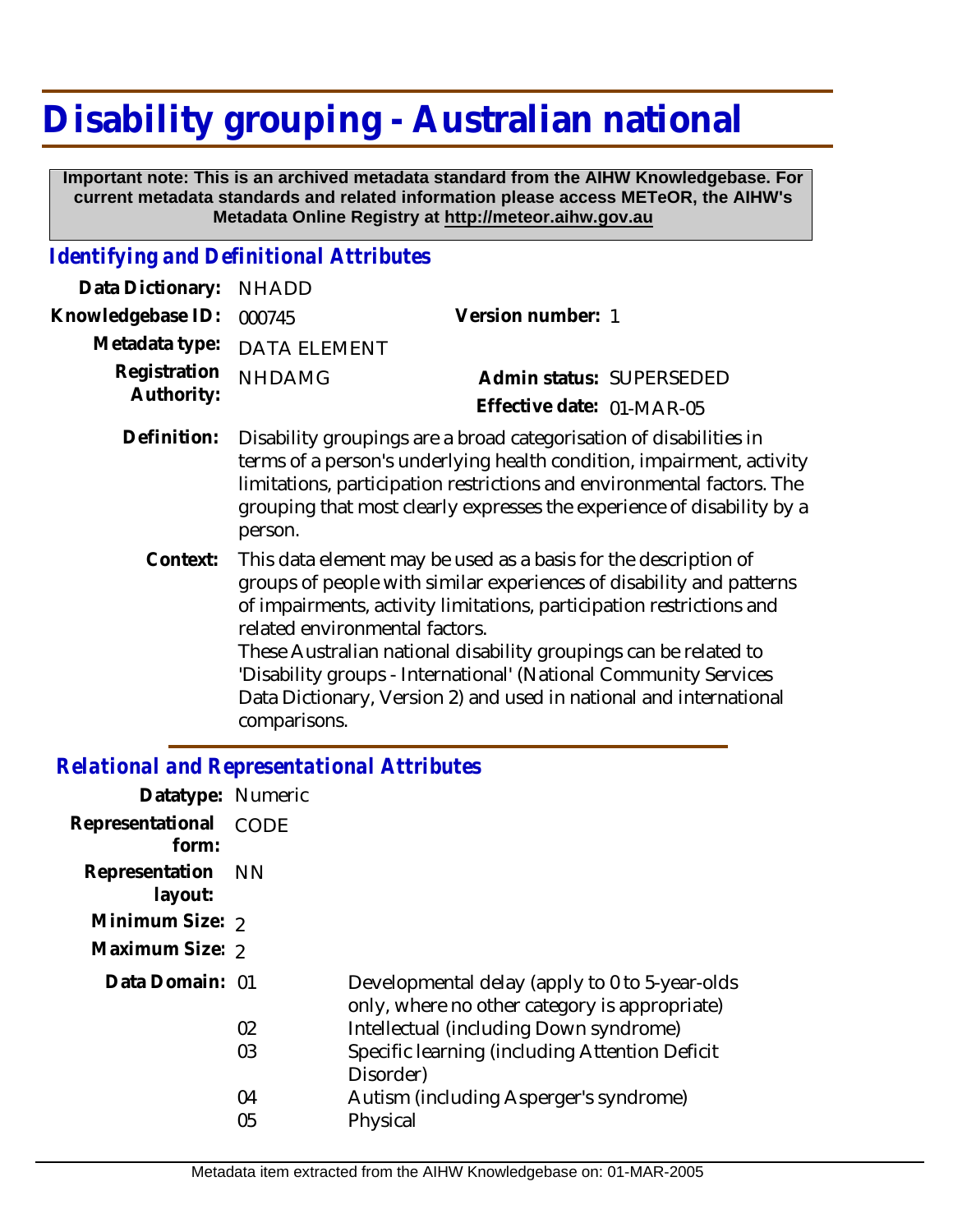- 06 Acquired brain injury
- 07 Deafblind (dual sensory)
- 08 Vision (sensory)
- 09 Hearing (sensory)
- 10 Speech (sensory)
- 11 **Psychiatric**
- 12 Neurological (including epilepsy and Alzheimer's Disease)
- 99 Disability group not yet classified

Guide For Use: 01. Developmental delay is applicable to children aged 0-5 only. Conditions appearing in the early developmental period, with no specific diagnosis. Developmental delay maps into the Intellectual/learning category of the International disability grouping.

> 02. Intellectual disability applies to conditions appearing in the developmental period (age 0-18) associated with impairment of mental functions, difficulties in learning and performing certain daily life skills and limitation of adaptive skills in the context of community environments compared to others of the same age. Includes Down Syndrome, tuberous sclerosis, cri-du-chat syndrome etc. Intellectual disability maps into the Intellectual/learning category of the International disability grouping.

> 03. Learning disability is a general term referring to a group of disorders, presumed due to central nervous system dysfunction rather than an intellectual disability, covering significant difficulties in the acquisition and use of listening, speaking, reading, writing, reasoning or mathematical skills. Learning disability maps into the Intellectual/learning category of the International disability grouping.

04. Autism is used to describe pervasive developmental disorder involving disturbances in cognition, interpersonal

communication, social interactions and behaviour (in particular obsessional, ritualistic, stereotyped and rigid behaviours). Autism maps into the Intellectual/learning category of the International disability grouping

05. Physical disability is used to describe conditions that are attributable to a physical cause or impact on the ability to perform physical activities, such as mobility. Physical disability includes paraplegia, quadriplegia, muscular dystrophy, motor neurone disease, neuromuscular disorders, cerebral palsy, absence or deformities of limbs, spina bifida, arthritis, back disorders, ataxia, bone formation or degeneration, scoliosis etc. Impairments may affect internal organs such as lung or liver. Physical disability maps into the Physical/diverse category of the International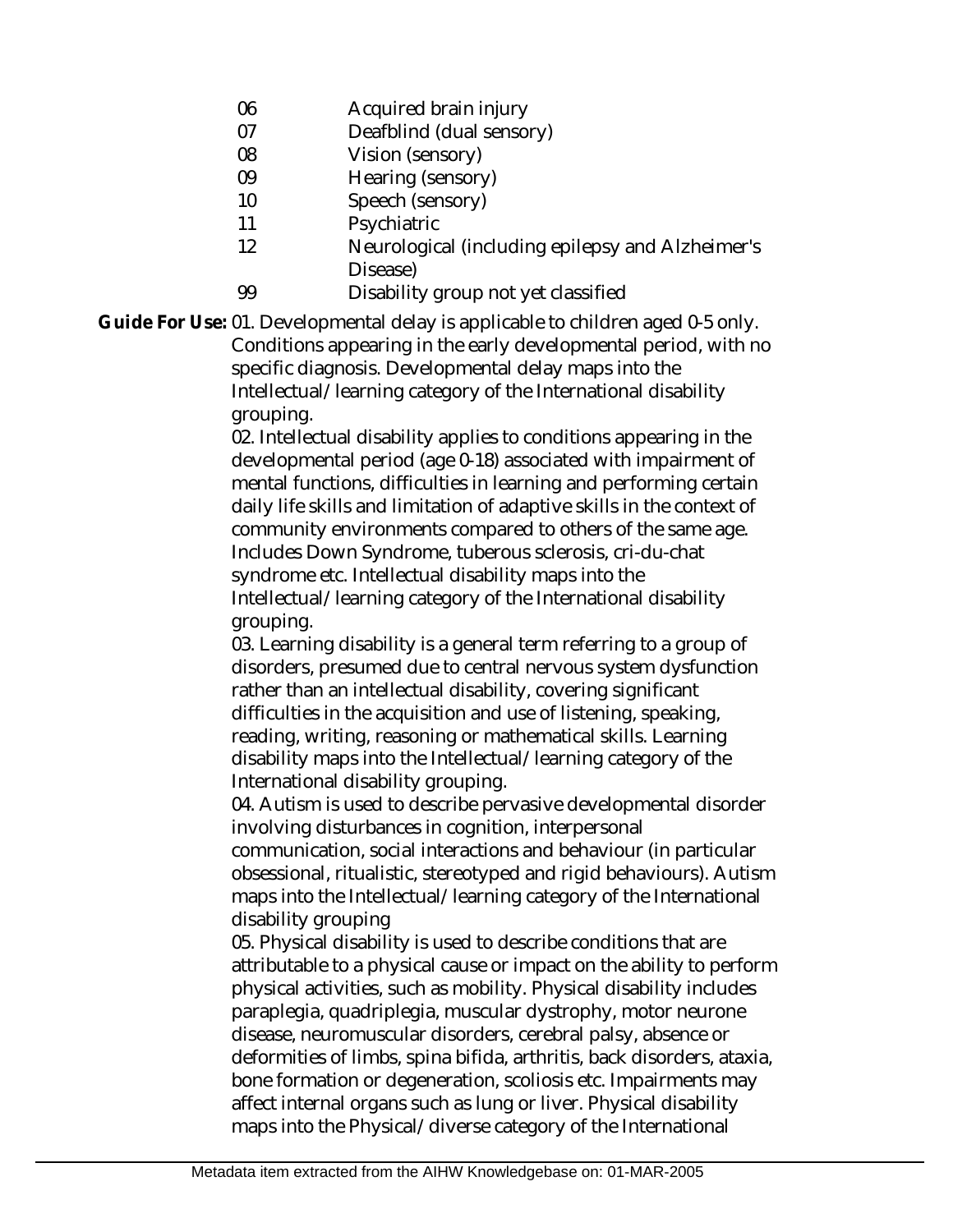disability grouping.

06. Acquired brain injury is used to describe multiple disabilities arising from damage to the brain acquired after birth. It results in deterioration in cognitive, physical, emotional or independent functioning. It can be as a result of accidents, stroke, brain tumours, infection, poisoning, lack of oxygen, degenerative neurological disease etc. Acquired brain injury maps into the category of the Physical/diverse category of the International disability grouping.

07. Deafblind: is used to describe dual sensory impairments causing severe restrictions in communication, and in the ability to participate in community life. This Australian National disability group maps to the Sensory category of the International disability grouping.

08. Vision disability encompasses blindness, vision impairment, visual handicap (not corrected by glasses or contact lenses). This Australian National disability group maps to the Sensory category of the International disability grouping.

09. Hearing disability encompasses deafness, hearing impairment, hearing loss. This Australian National disability group maps to the Sensory category of the International disability grouping. 10. Speech disability encompasses speech loss, impairment and/or difficulty in communication. This Australian National disability group maps to the Sensory category of the International disability grouping.

11. Psychiatric disability includes recognisable symptoms and behaviour patterns associated with distress that may impair personal functioning in normal social activity. Conditions such as schizophrenias, affective disorders, anxiety disorders, addictive behaviours personality disorders, stress, psychosis, depression and adjustment disorders are included. This group maps to the Psychiatric category of the International disability group.

12. Neurological disability applies to impairments of the nervous system occurring after birth, and includes epilepsy and organic dementias (eg. Alzheimer's Disease) as well as such conditions as multiple sclerosis and Parkinson's. Neurological disability maps into the physical/diverse category of the International disability grouping.

Collection Methods: Some collections may collect at a higher level of detail as long as it can be mapped to this disability grouping.

Related metadata: relates to the data element Support required flag version 1 relates to the data element concept Disability version 1